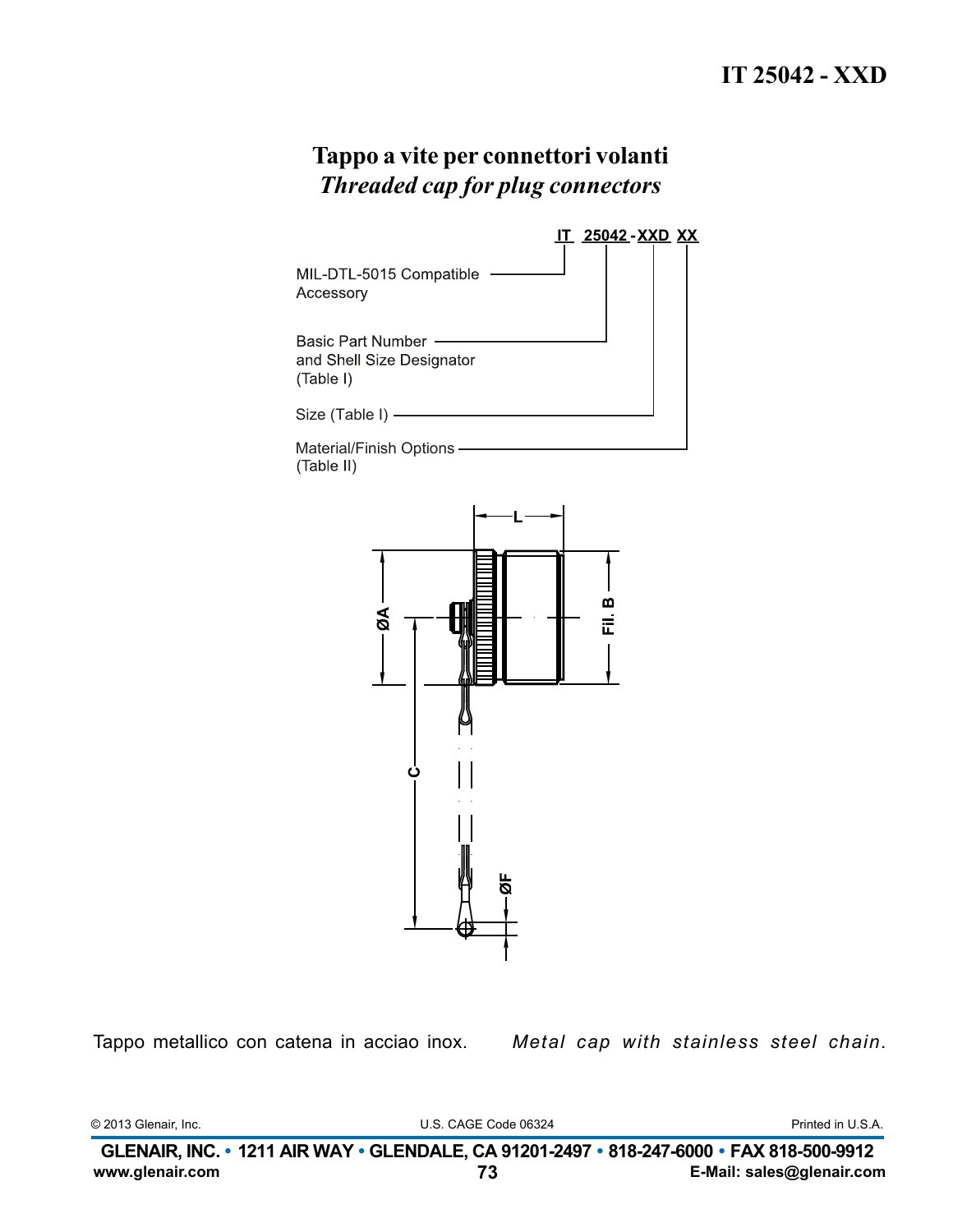| <b>Glenair P /N</b> | <b>Connector size</b> | ØA   | <b>B</b> Thread    | C<br>min. | ØF<br>$+0.25$<br>$-0.13$ |      |
|---------------------|-----------------------|------|--------------------|-----------|--------------------------|------|
| IT 25042 - 10D      | 10S - 10SL            | 17.4 | $0.6250 - 24UNEF$  | 102       | 3.95                     | 16.6 |
| IT 25042 - 12D      | 12 - 12S              | 20.6 | 0.7500 - 20UNEF    | 115       | 3.95                     | 21.4 |
| IT 25042 - 14D      | 14 - 14S              | 23.7 | $0.8750 - 20$ UNEF | 115       | 3.95                     | 21.4 |
| IT 25042 - 16D      | $16 - 16S$            | 26.9 | 1.0000 - 20UNEF    | 115       | 3.95                     | 21.4 |
| IT 25042 - 18D      | 18                    | 30.0 | 1.1250 - 18UNEF    | 115       | 3.95                     | 21.4 |
| IT 25042 - 20D      | 20                    | 33.0 | 1.2500 - 18UNEF    | 127       | 4.80                     | 21.4 |
| IT 25042 - 22D      | 22                    | 36.4 | 1.3750 - 18UNEF    | 127       | 4.80                     | 21.4 |
| IT 25042 - 24D      | 24                    | 39.6 | 1.5000 - 18UNEF    | 140       | 4.80                     | 21.4 |
| IT 25042 - 28D      | 28                    | 46.0 | 1.7500 - 18UNS     | 197       | 4.80                     | 21.4 |
| IT 25042 - 32D      | 32                    | 52.0 | $2.0000 - 18$ UNS  | 197       | 5.60                     | 21.4 |
| IT 25042 - 36D      | 36                    | 58.7 | $2.2500 - 16UN$    | 197       | 5.60                     | 21.4 |
| IT 25042 - 40D      | 40                    | 65.0 | $2.5000 - 16UN$    | 197       | 5.60                     | 21.4 |

### TABLE I: CONNECTOR SIZE AND DIMENSIONS

#### **TABLE II**

| <b>ALUMINUM FINISH OPTIONS (*)</b>                       |                                     |  |  |
|----------------------------------------------------------|-------------------------------------|--|--|
| Sym                                                      | <b>Description</b>                  |  |  |
| F <sub>2</sub>                                           | <b>Bright Nickel Plating</b>        |  |  |
| F <sub>6</sub>                                           | <b>Black Electrodeposited Paint</b> |  |  |
| F7                                                       | Black Zinc Nickel                   |  |  |
| F8                                                       | Olive Drab Zinc Nickel              |  |  |
| Omit for standard version<br>(Cadmium Olive Drab Finish) |                                     |  |  |
| <b>MATERIAL OPTIONS</b>                                  |                                     |  |  |
| <b>FK</b>                                                | <b>Stainless Steel</b>              |  |  |
| MВ                                                       | Marine Bronze                       |  |  |

(\*) For further finish options, please contact the factory.

Tappo metallico con catena in acciao inox.

Metal cap with stainless steel chain.

© 2013 Glenair, Inc.

U.S. CAGE Code 06324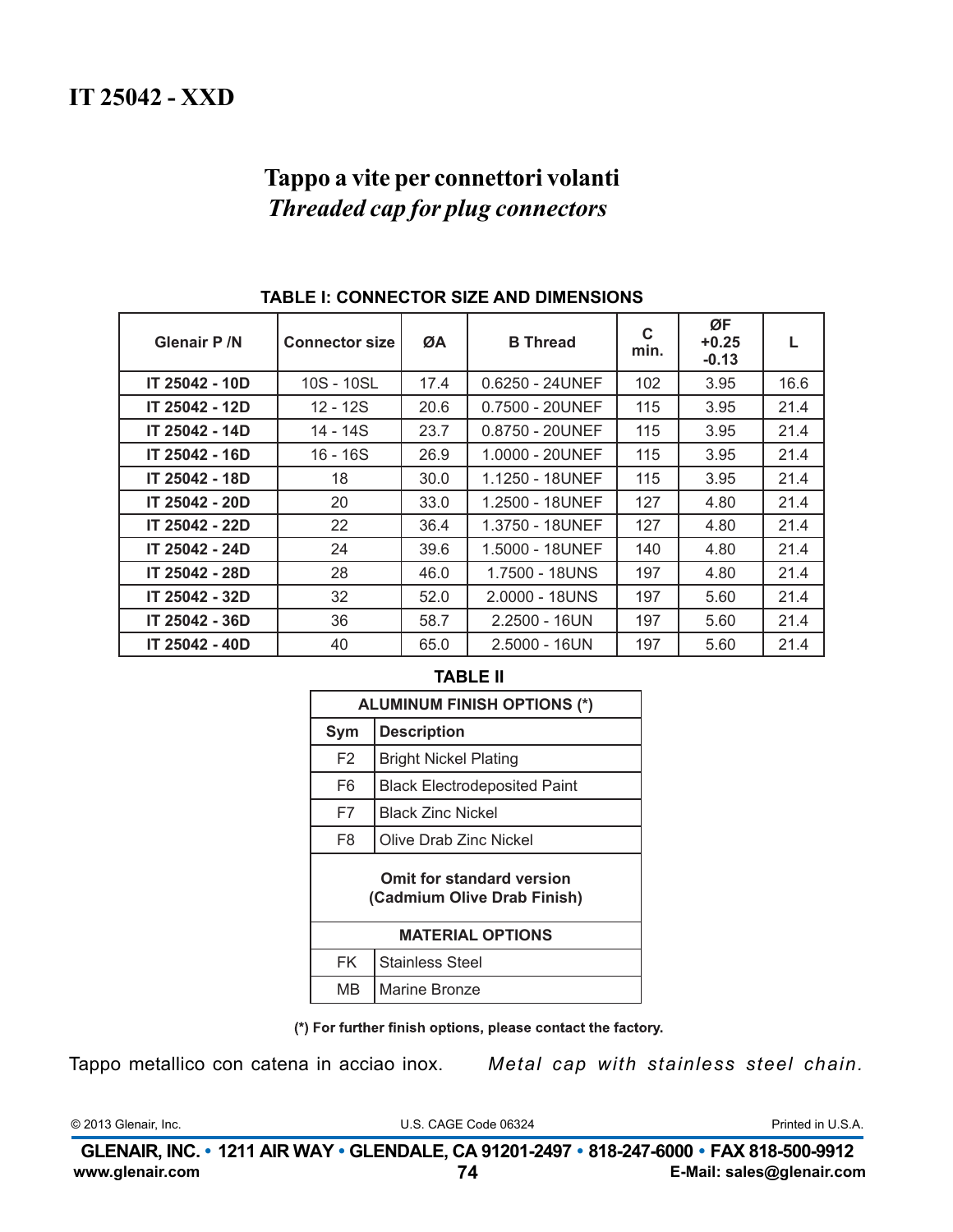

Tappo metallico con fune in acciao inox.

Metal cap with stainless steel wire rope.

© 2013 Glenair, Inc.

U.S. CAGE Code 06324

Printed in U.S.A.